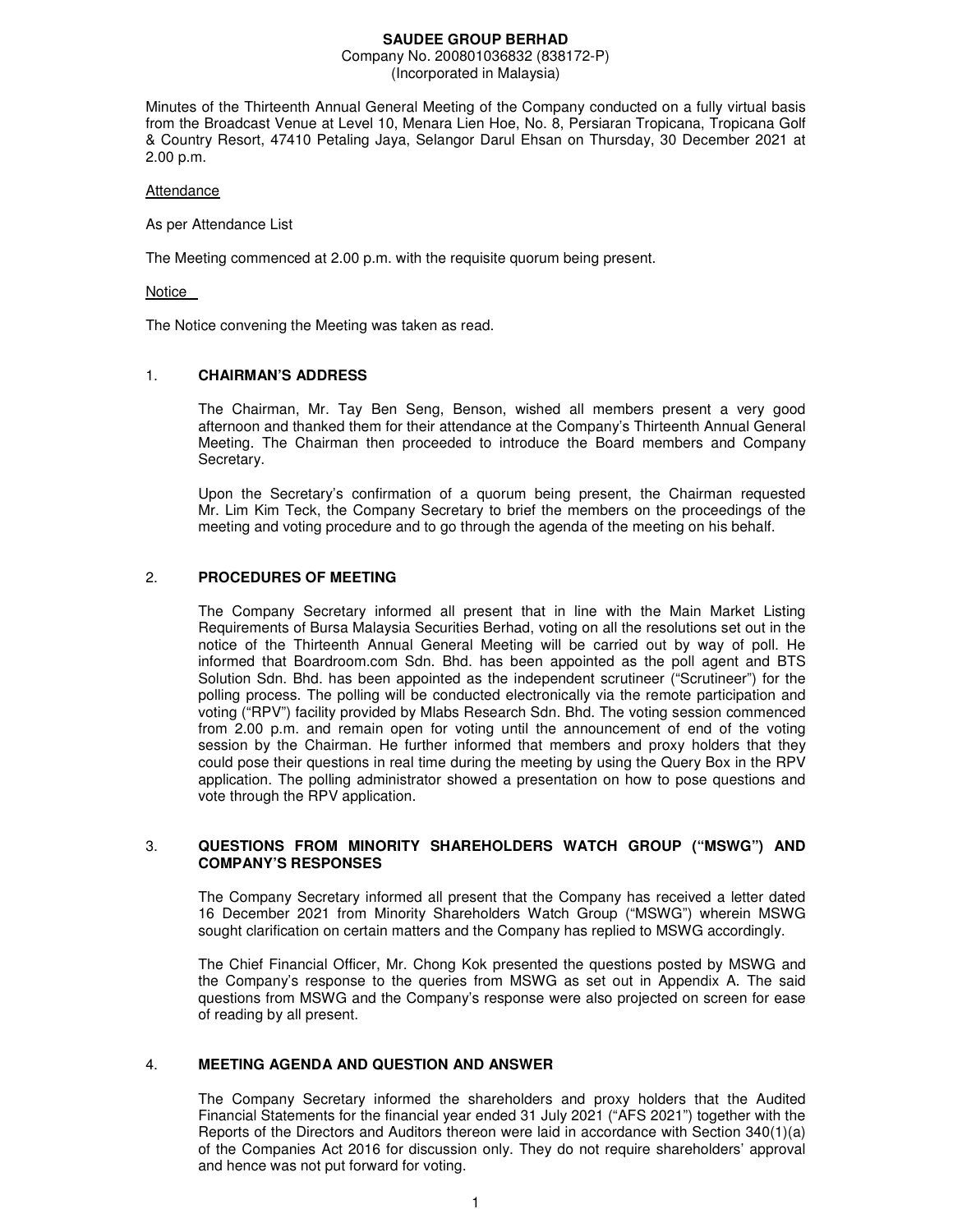Minutes of the Thirteenth Annual General Meeting of the Company conducted on a fully virtual basis from the Broadcast Venue at Level 10, Menara Lien Hoe, No. 8, Persiaran Tropicana, Tropicana Golf & Country Resort, 47410 Petaling Jaya, Selangor Darul Ehsan on Thursday, 30 December 2021 at 2.00 p.m. (Continued…)

# 4. **MEETING AGENDA AND QUESTION AND ANSWER (CONTINUED…)**

The Company Secretary proceeded to table each and every item on the agenda as set out in the notice of the meeting.

There were no questions from the shareholders and proxies present on the items in the agenda of the Annual General Meeting.

# 5. **RESOLUTIONS, POLLING AND RESULTS OF THE POLL**

The meeting proceeded to voting by poll on ordinary resolutions 1 to 9 as set out in the notice of meeting. The results of the poll, as verified by the Scrutineer, were as follows:-

# **RE-ELECTION OF MR. SIM YEE FUAN AS A DIRECTOR**

Ordinary Resolution No. 1

| Vote For     |                      |         | <b>Vote Against</b> |        |            | <b>Results</b> |
|--------------|----------------------|---------|---------------------|--------|------------|----------------|
| No. of       | No. of<br>Percentage |         | No. of              | No. of | Percentage |                |
| shareholders | shares               | (%)     | shareholders        | shares | (%)        |                |
|              | 175.967.332          | 99.9999 |                     | 200    | 0.0001     | Carried        |

Accordingly, it was resolved that Mr. Sim Yee Fuan, who retires in accordance with Clause 102(1) and (2) of the Company's Constitution, be and is hereby re-elected as a Director of the Company.

# **RE-ELECTION OF MR. TAY BEN SENG, BENSON AS A DIRECTOR**

Ordinary Resolution No. 2

| <b>Vote For</b>                |             |          | <b>Vote Against</b> | <b>Results</b> |            |         |
|--------------------------------|-------------|----------|---------------------|----------------|------------|---------|
| No. of<br>No. of<br>Percentage |             |          | No. of              | No. of         | Percentage |         |
| shareholders                   | shares      | (%)      | shareholders        | shares         | (9)        |         |
| 13                             | 176.467.532 | 100.0000 |                     |                | 0.0000     | Carried |

Accordingly, it was resolved that Mr. Tay Ben Seng, Benson, who retires in accordance with Clause 107(2) of the Company's Constitution, be and is hereby re-elected as a Director of the Company.

# **RE-ELECTION OF DATUK SHAM SHAMRAT SEN GUPTA AS A DIRECTOR**

Ordinary Resolution No. 3

| <b>Vote For</b>                |             |          | <b>Vote Against</b> | <b>Results</b> |        |         |
|--------------------------------|-------------|----------|---------------------|----------------|--------|---------|
| No. of<br>No. of<br>Percentage |             | No. of   | No. of              | Percentage     |        |         |
| shareholders                   | shares      | (%)      | shareholders        | shares         | (%)    |         |
| 13                             | 176.467.532 | 100.0000 |                     |                | 0.0000 | Carried |

Accordingly, it was resolved that Datuk Sham Shamrat Sen Gupta, who retires in accordance with Clause 107(2) of the Company's Constitution, be and is hereby re-elected as a Director of the Company.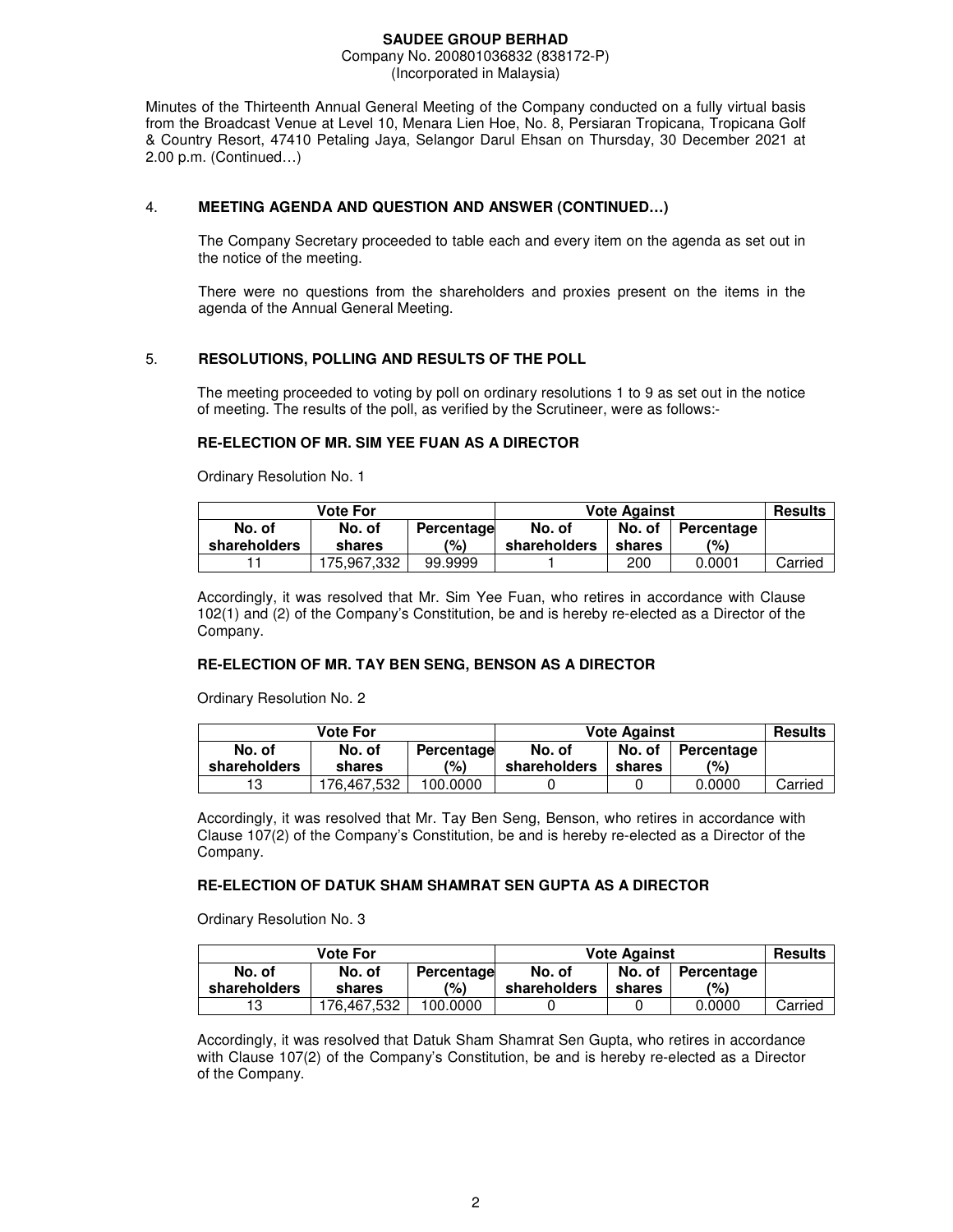Minutes of the Thirteenth Annual General Meeting of the Company conducted on a fully virtual basis from the Broadcast Venue at Level 10, Menara Lien Hoe, No. 8, Persiaran Tropicana, Tropicana Golf & Country Resort, 47410 Petaling Jaya, Selangor Darul Ehsan on Thursday, 30 December 2021 at 2.00 p.m. (Continued…)

# 5. **RESOLUTIONS, POLLING AND RESULTS OF THE POLL (CONTINUED…)**

### **RE-APPOINTMENT OF AUDITORS**

Ordinary Resolution No. 4

| <b>Vote For</b>                |             |          | <b>Vote Against</b> | <b>Results</b> |        |         |
|--------------------------------|-------------|----------|---------------------|----------------|--------|---------|
| No. of<br>No. of<br>Percentage |             | No. of   | No. of              | Percentage     |        |         |
| shareholders                   | shares      | (%)      | shareholders        | shares         | (%)    |         |
| 13                             | 176.467.532 | 100.0000 |                     |                | 0.0000 | Carried |

Accordingly, it was resolved that Messrs Grant Thornton Malaysia PLT be and is hereby reappointed as Auditors of the Company for the ensuing year and that the Directors be authorised to fix their remuneration.

### **SPECIAL BUSINESS**

### **APPROVAL OF DIRECTORS' FEES**

Ordinary Resolution No. 5

| <b>Vote For</b> |             |            | <b>Vote Against</b> | <b>Results</b> |            |         |
|-----------------|-------------|------------|---------------------|----------------|------------|---------|
| No. of          | No. of      | Percentage | No. of              | No. of         | Percentage |         |
| shareholders    | shares      | (%)        | shareholders        | shares         | (%)        |         |
|                 | 176.242.332 | 99.8726    |                     | 225,200        | 0.1276     | Carried |

Accordingly, it was resolved that Directors' fees of not exceeding RM250,000.00 (FY2021:RM250,000) for the financial year ending 31 July 2022 to the Directors of the Company be approved for payment.

### **APPROVAL OF PAYMENT OF BENEFITS TO THE DIRECTORS**

Ordinary Resolution No. 6

| <b>Vote For</b> |            |            | <b>Vote Against</b> | <b>Results</b> |            |         |
|-----------------|------------|------------|---------------------|----------------|------------|---------|
| No. of          | No. of     | Percentage | No. of              | No. of         | Percentage |         |
| shareholders    | shares     | (%)        | shareholders        | shares         | (%)        |         |
|                 | 76.367.332 | 99.9432    |                     | 100.200        | 0.0568     | Carried |

Accordingly, it was resolved that benefits of not exceeding RM36,000.00 to the Directors of the Company from 31 December 2021 until the next Annual General Meeting of the Company be approved for payment.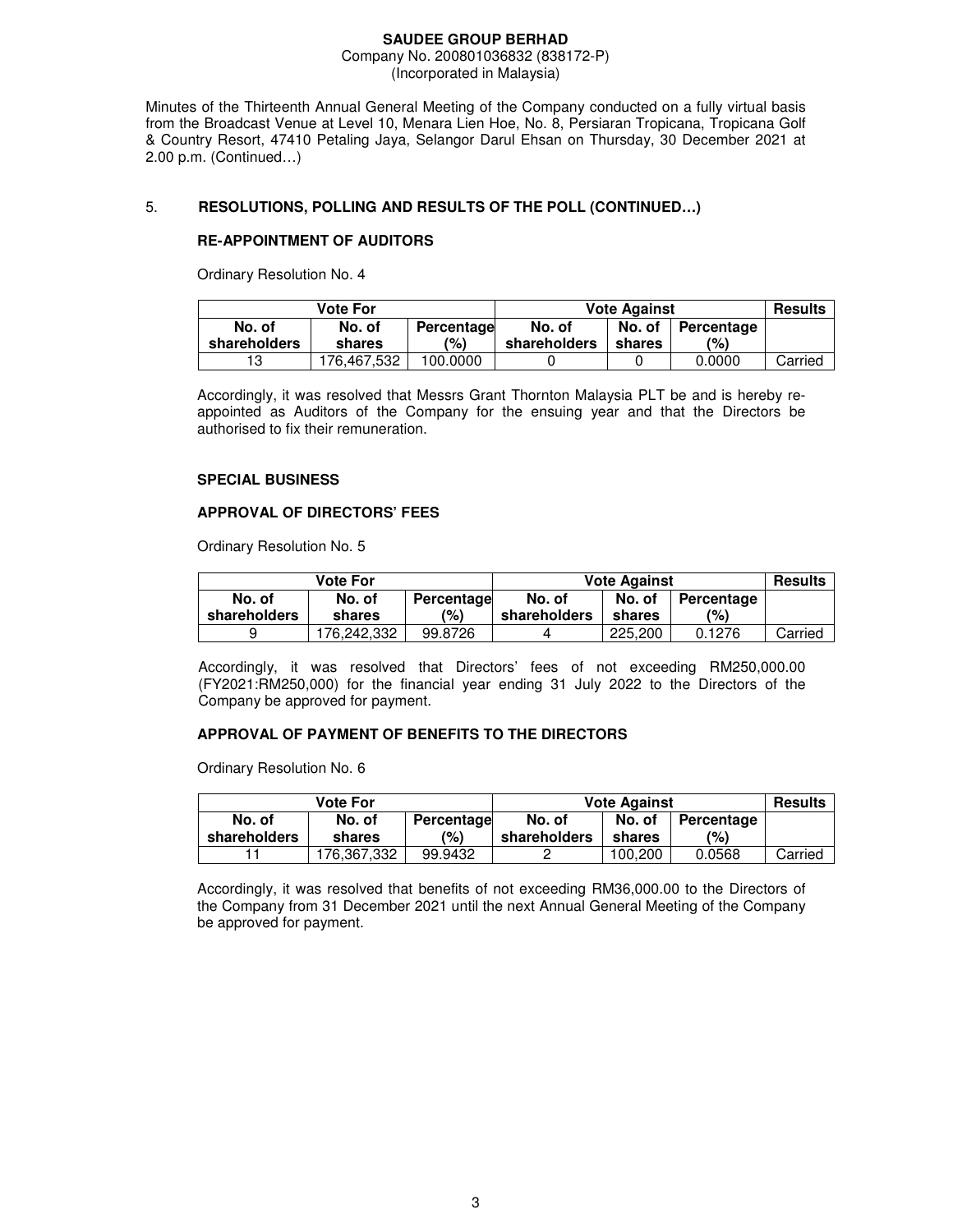Minutes of the Thirteenth Annual General Meeting of the Company conducted on a fully virtual basis from the Broadcast Venue at Level 10, Menara Lien Hoe, No. 8, Persiaran Tropicana, Tropicana Golf & Country Resort, 47410 Petaling Jaya, Selangor Darul Ehsan on Thursday, 30 December 2021 at 2.00 p.m. (Continued…)

# 5. **RESOLUTIONS, POLLING AND RESULTS OF THE POLL (CONTINUED…)**

### **SPECIAL BUSINESS (CONTINUED…)**

### **AUTHORITY FOR SIM YEE FUAN TO ACT AS AN INDEPENDENT NON-EXECUTIVE DIRECTOR**

Ordinary Resolution No. 7

| Vote For               |                  |                   | <b>Vote Against</b>    |                  |                   | <b>Results</b> |
|------------------------|------------------|-------------------|------------------------|------------------|-------------------|----------------|
| No. of<br>shareholders | No. of<br>shares | Percentage<br>(%) | No. of<br>shareholders | No. of<br>shares | Percentage<br>(%) |                |
| Tier 1                 |                  |                   |                        |                  |                   |                |
|                        | 157,030,600      | 100.0000          |                        |                  | 0.0000            | Carried        |
| Tier 2                 |                  |                   |                        |                  |                   |                |
| 9                      | 18,936,632       | 99.9984           | <b>o</b>               | 300              | 0.0016            | Carried        |

Accordingly, it was resolved that the following resolution be passed as an Ordinary Resolution:-

THAT authority be and is hereby given to Mr. Sim Yee Fuan who has served as an Independent Non-Executive Director of the Company for a cumulative term of more than twelve (12) years to continue to act as an Independent Non-Executive Director of the Company.

### **AUTHORITY TO ISSUE SHARES**

Ordinary Resolution No. 8

| Vote For     |                      |         | <b>Vote Against</b> |        |            | <b>Results</b> |
|--------------|----------------------|---------|---------------------|--------|------------|----------------|
| No. of       | No. of<br>Percentage |         |                     | No. of | Percentage |                |
| shareholders | shares               | (%)     | shareholders        | shares | (%)        |                |
| 10           | 176.342.332          | 99.9857 |                     | 25,200 | 0.0143     | Carried        |

Accordingly, it was resolved that the following resolution be passed as an Ordinary Resolution:-

"THAT subject always to the Companies Act 2016 ("Act"), Constitution of the Company and approvals of the relevant regulatory authorities, where such approval is necessary, the Directors be and are hereby empowered, pursuant to Sections 75 and 76 of the Act, to issue and allot shares in the Company from time to time at such price, upon such terms and conditions and for such purposes as the Directors may in their absolute discretion deem fit provided that the aggregate number of shares to be issued pursuant to this Resolution does not exceed 10% of the total number of issued shares of the Company for the time being and that the Directors be and are also empowered to obtain the approval from Bursa Malaysia Securities Berhad for the listing of and quotation for the additional shares so issued and that such authority shall continue to be in force until the conclusion of the next Annual General Meeting of the Company or the expiration of the period within which the next Annual General Meeting is required by law to be held or revoked/varied by resolution passed by the shareholders in general meeting whichever is the earlier."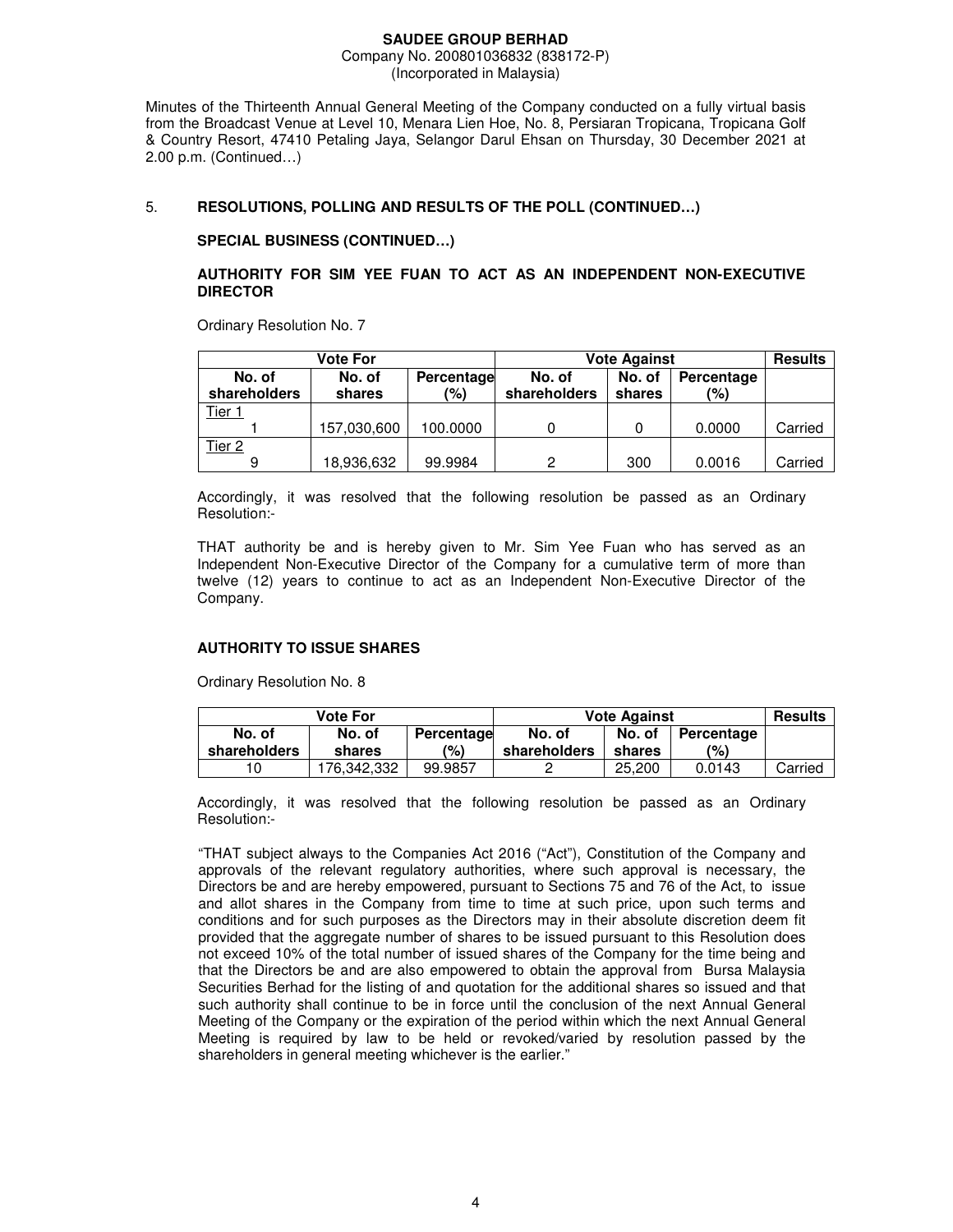Minutes of the Thirteenth Annual General Meeting of the Company conducted on a fully virtual basis from the Broadcast Venue at Level 10, Menara Lien Hoe, No. 8, Persiaran Tropicana, Tropicana Golf & Country Resort, 47410 Petaling Jaya, Selangor Darul Ehsan on Thursday, 30 December 2021 at 2.00 p.m. (Continued…)

# 5. **RESOLUTIONS, POLLING AND RESULTS OF THE POLL (CONTINUED…)**

### **SPECIAL BUSINESS (CONTINUED…)**

# **PROPOSED RENEWAL OF AUTHORITY TO PURCHASE ITS OWN SHARES**

Ordinary Resolution No. 9

| Vote For               |                  |                   | <b>Vote Against</b>    |                  |                   | <b>Results</b> |
|------------------------|------------------|-------------------|------------------------|------------------|-------------------|----------------|
| No. of<br>shareholders | No. of<br>shares | Percentage<br>(%) | No. of<br>shareholders | No. of<br>shares | Percentage<br>(%) |                |
| 12                     | 176.367.532      | 100.0000          |                        |                  | 0.0000            | Carried        |

Accordingly, it was resolved that the following resolution be passed as an Ordinary Resolution:-

"THAT subject always to the Companies Act 2016, the provisions of the Company's Constitution, the Main Market Listing Requirements of Bursa Malaysia Securities Berhad ("Bursa Securities") and any other applicable laws, rules, regulations and guidelines for the time being in force, the Directors of the Company be and are hereby authorised to make purchase(s) of such amount of ordinary shares in the Company through Bursa Securities subject to the following:

- (i) The aggregate of the shares which may be purchased and/or held by the Company shall not exceed 10% of the total number of issued shares of the Company ("Shares");
- (ii) The maximum fund to be allocated by the Company for the purpose of purchasing the Shares shall not exceed the total available retained profits of the Company based on its latest audited financial statements available up to the date of the transaction;
- (iii) The authority conferred by this resolution will commence immediately upon passing of this ordinary resolution and will continue to be in force until:
	- (a) the conclusion of the next annual general meeting of the Company following the general meeting at which such resolution was passed at which time it shall lapse unless by ordinary resolution passed at the meeting, the authority is renewed, either unconditionally or subject to conditions; or
	- (b) the expiration of the period within which the next annual general meeting of the Company after that date is required by law to be held; or
	- (c) revoked or varied by ordinary resolution passed by the shareholders of the Company in general meeting,

whichever occurs first, but not so as to prejudice the completion of purchase(s) by the Company before the aforesaid expiry date and in any event, in accordance with the provisions of the Main Market Listing Requirements of Bursa Securities or any other relevant authority; and

- (iv) upon completion of the purchase(s) of the Shares by the Company, the Directors of the Company be and are hereby authorised to deal with the Shares in the following manner:
	- (a) cancel the Shares so purchased; or
	- (b) retain the Shares so purchased as treasury shares; or
	- (c) retain part of the Shares so purchased as treasury shares and cancel the remainder; or
	- (d) distribute the treasury shares as share dividends to shareholders; or
	- (e) resell the treasury shares on Bursa Securities; or
	- (f) transfer the treasury shares, or any of the shares for the purposes of or under an employees' share scheme; or transfer the treasury shares, or any of the shares as purchase consideration; or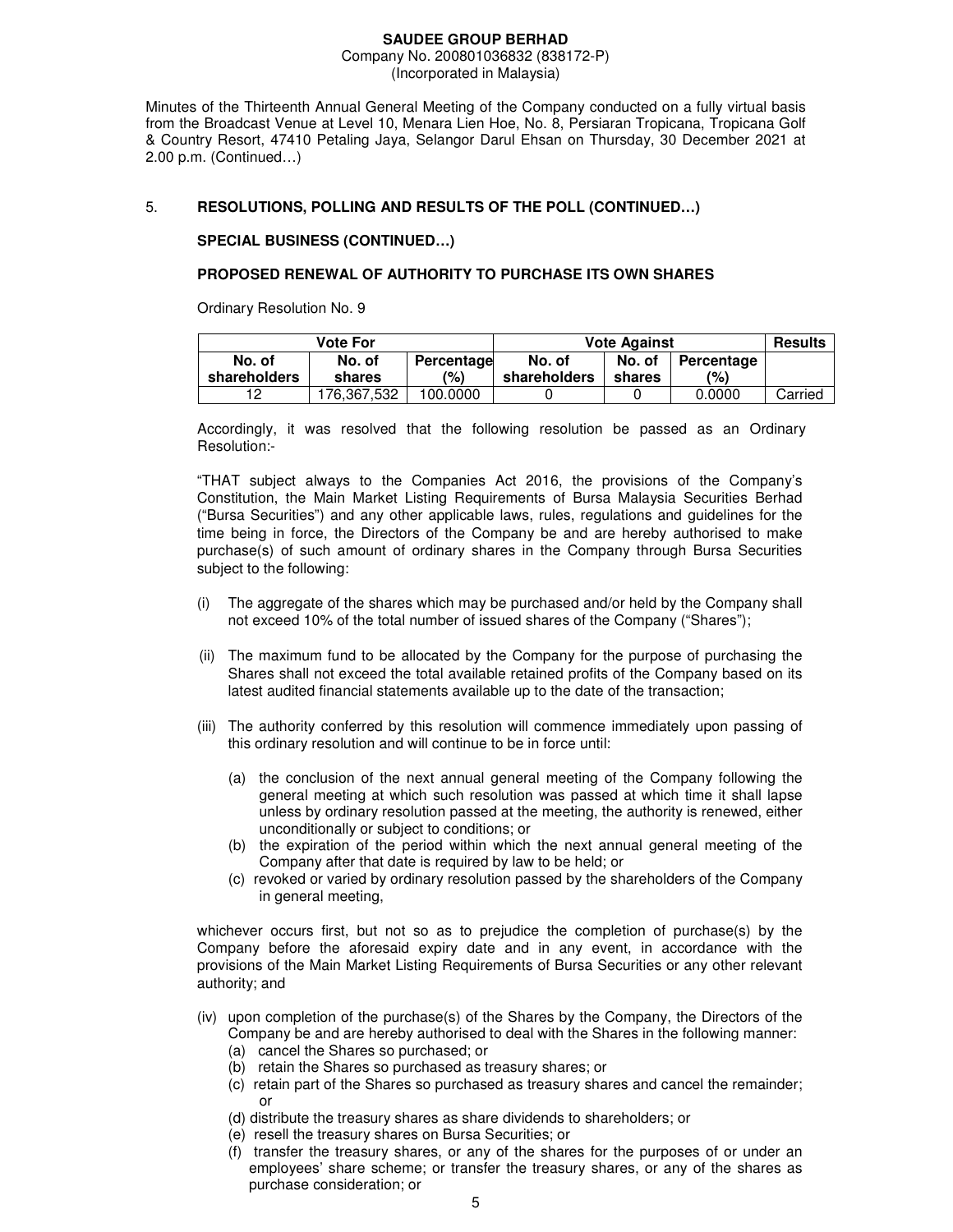Minutes of the Thirteenth Annual General Meeting of the Company conducted on a fully virtual basis from the Broadcast Venue at Level 10, Menara Lien Hoe, No. 8, Persiaran Tropicana, Tropicana Golf & Country Resort, 47410 Petaling Jaya, Selangor Darul Ehsan on Thursday, 30 December 2021 at 2.00 p.m. (Continued…)

# 5. **RESOLUTIONS, POLLING AND RESULTS OF THE POLL (CONTINUED…)**

**SPECIAL BUSINESS (CONTINUED…)** 

**PROPOSED RENEWAL OF AUTHORITY TO PURCHASE ITS OWN SHARES (CONTINUED…)** 

Ordinary Resolution No. 9

in any other manner as prescribed by the Act, rules, regulations and guidelines pursuant to the Act and the requirements of Bursa Securities and any other relevant authority for the time being in force;

AND THAT the Directors of the Company be and are hereby authorized to take all steps as are necessary or expedient to implement or to effect the purchase(s) of the Shares with full power to assent to any condition, modification, variation and/or amendment as may be imposed by the relevant authorities and to take all such steps as they may deem necessary or expedient in order to implement, finalise and give full effect in relation thereto."

# 6. **CONCLUSION**

Mr. Chairman notified the Meeting that the Company has not received any notice of motion from the shareholders of the Company since the dispatch of the notice of Thirteenth Annual General Meeting.

There being no further matters to discuss, it was resolved that the Meeting be concluded at 2.49 p.m. with a vote of thanks to the Chair.

Confirmed as a correct record

Tay Ben Seng, Benson Chairman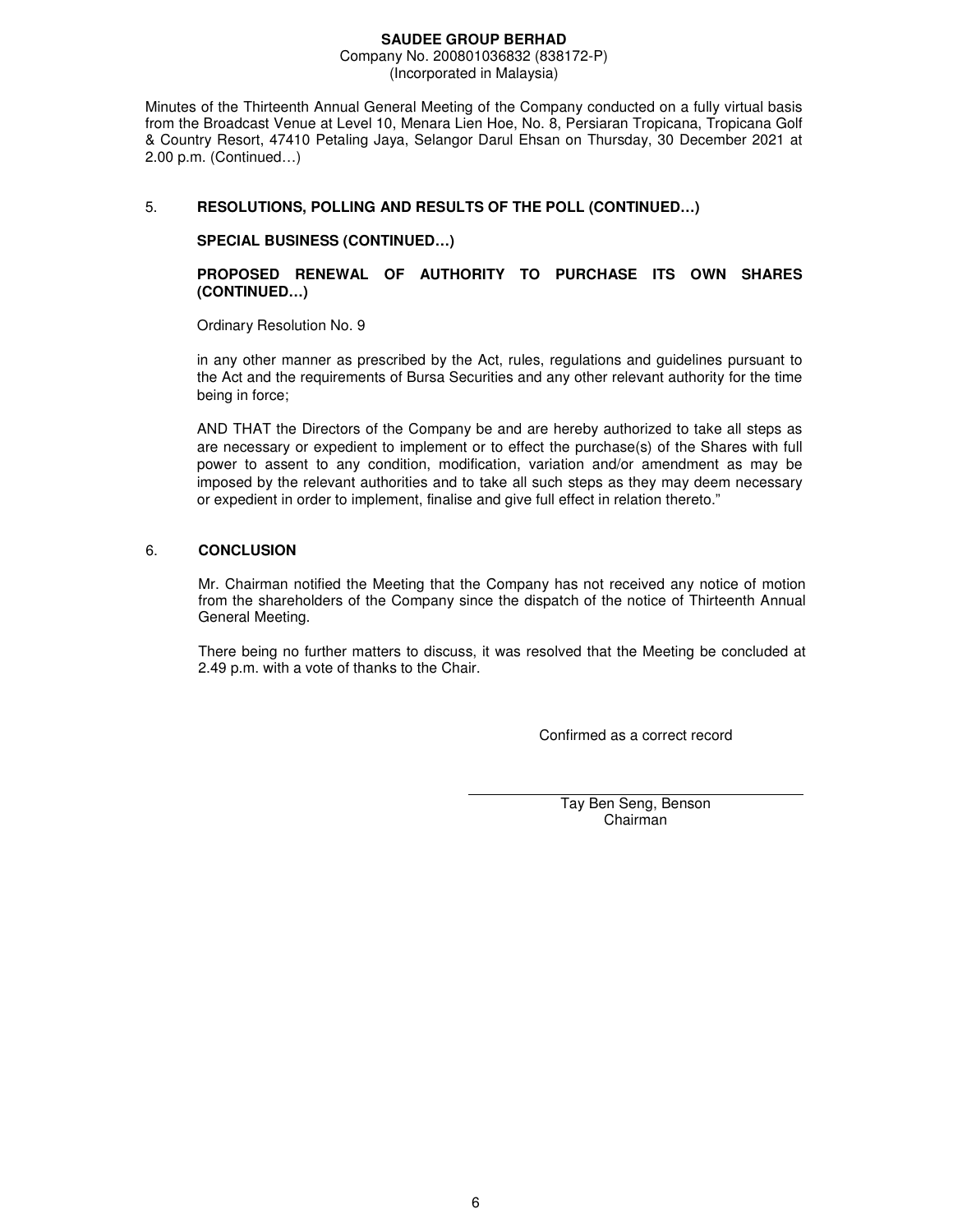### **Operational & Financial Matters**

- **Q1. Food Service (HORECA and OEM) segment revenue declined by 33.5% to RM13.01 million in FY2021 compared to RM19.56 million in FY2020, mainly due to the closure of many F&B outlets during the lockdown period especially in the second half of FY2021 (page 15 of Annual Report (AR) 2021).** 
	- **(a) What is the recovery in sales from the Food Service segment since the easing of Covid-19 restrictions in August 2021 under which F&B outlets are allowed to operate under strict standard operating procedures (SOP)?**
	- **(b) Given that HORECA and OEM segments command higher profit margin, what are the Group's strategic growth plans to capture more market share in this segment in a post pandemic environment?**
- A1. Barring any unforeseen circumstances, the Management is of the opinion after easing of restriction by Malaysia Government in August 2021, the Company foresee demand from FPP, HORECA and OEM customers will gradually recover. Therefore, the management is of the opinion that Company's financial performance will have a better financial performance for financial year 2022 as compared to year 2021.
- **Q2. During the lockdown periods, the Group was only able to work at 60% capacity and the Group was unable to fulfill the market demand and eventually the revenue in the second half of FY2021 had been reduced by at least 40% (page 16 of AR 2021)** 
	- **(a) What is the factory capacity utilisation after the easing of Covid 19 restrictions in August 2021? Is the Group able to fulfil market demand with current production capacity?**
	- **(b) How has management finetuned the Group's operations to adapt to the new operating environment due to Covid 19? How is management making use of the opportunity to streamline/improve its workflow for better efficiency?**
- A2. Yes, our production was reduced by at least 40% and this also reflected into our revenue for  $2^{nd}$ half of year 2021. Even with the easing of restriction of Covid-19 restriction, The Company only able to run into full production in September 2021 after 100% fully vaccinated.

With the 100% production in September 2021 onward, the Company implement stringent SOP to avoid disruption in production due to Covid-19. Besides that, the Company also implementing working at 7 days a week with rotation of working time. This eventually increase the production output in coming quarters to fulfil the demand from customers.

**Q3. The Company raised RM100.4 million through rights issue and private placement in FY2021. RM37.0 million out of the total proceeds is to be utilised for expansion of production capacity and construction of a cold room (page 17 & 54 of AR 2021).** 

### **Please elaborate on the plans (including timeline) for the expansion project. How has the ongoing pandemic affected the plans?**

A3. Yes, based on plan as mention in circular on Right issue and private placement dated 21 May 2021, The Company intended to increase its production capacity from 600 tonnes to 1,000 tonnes per month with built up a cold room accommodating approximately 9,200 palate that can improved capacity to around 40% in production floor. The timeline of the project to complete shall within 24 months from the date started August 2021.

If the Covid-19 pandemic carried on in year 2022, it may cause a delay in implementing the expansion project as the delivery of machinery and approval from varies authorities may need more time due to more stringent procedures.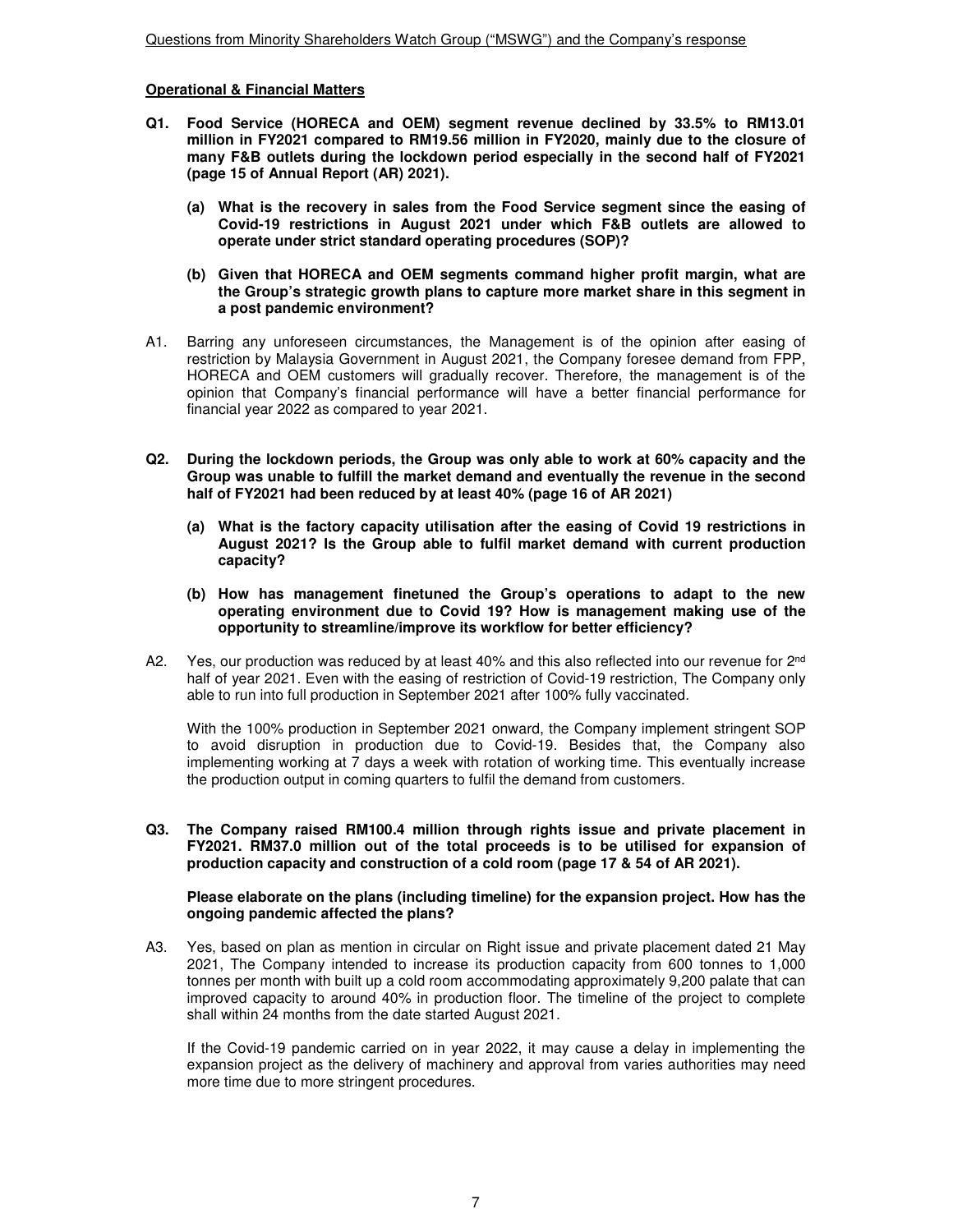- **Q4. The Group's accumulated allowance for impairment losses on trade receivables have increased by 54% to RM3.7 million in FY2021 (FY2020: RM2.4 million) (Note 11, page 101 of AR 2021)** 
	- **(a) What are the profiles of the debtors with uncollectable trade receivables? How does Management assess that these outstanding receivables are uncollectable? Is the Group still trading with these debtors?**
	- **(b) Will the impairment losses on trade receivables remain elevated in FY2022?**
	- **(c) What is the probability of recovering the impaired amount? To-date, how much of the impaired trade receivables have been recovered?**
- A4. (a) The Management applied more prudent approach that any receivables for more than 5 month outstanding will considered to do impairment allowance for doubtful debts. And every quarter the Management will review the outstanding receivables to reassess all doubtful debts that been provided to do reversal of provision or take necessary legal action if there is any uncollected debts.

(b) & (c) No, the allowance amount unlikely to elevate in year 2022. The probability of reversal of impairment is high and to-date reversal is RM370,000.

- **Q5. The Company's accumulated impairment losses on investment in subsidiaries increased significantly to RM32.99 million in FY2021 (FY2020: RM nil) (Note 7, page 99 of AR 2021)** 
	- **(a) Please name the subsidiary and the amount of allowance for impairment loss respectively.**
	- **(b) What were the reasons for the huge impairment? Is there any potential for the allowance of impairment loss to be reversed in the future?**
- A5. The subsidiary is Saudi Cold Storage Sdn. Bhd. The reason due to the subsidiary company making loss in year 2021 and we foresee the impairment will be reversed in Year 2022. As this marketing arm of the Group will improved its revenue and profitability in year 2022.

# **Corporate Governance Matters**

**Q6. Mr. Sim Yee Fuan ("Mr. Sim") has served the Board for 12 years 3 months (up to the date of AGM on 30 December 2021) as an Independent Non-Executive Director. The Board will seek shareholders' approval for Resolution 7 to retain Mr. Sim to continue to act as the Independent Director of the Company until the conclusion of next Annual General Meeting (AGM) of the Company (page 5 of AR 2021).** 

**Practice 4.2 of Malaysian Code of Corporate Governance ("MCCG") states that two tier voting should be adopted for the re-election of independent directors (as independent directors) if their tenure has exceeded 12 years.** 

**Will the Board conduct two-tier voting for Resolution 7 to retain Mr. Sim as the independent director in the upcoming AGM on 30 December 2021 as there was no mention whether two-tier voting process will be conducted in the Company's Annual Report 2021?** 

A6. The Resolution 7 will be conducted by 2-tier voting.